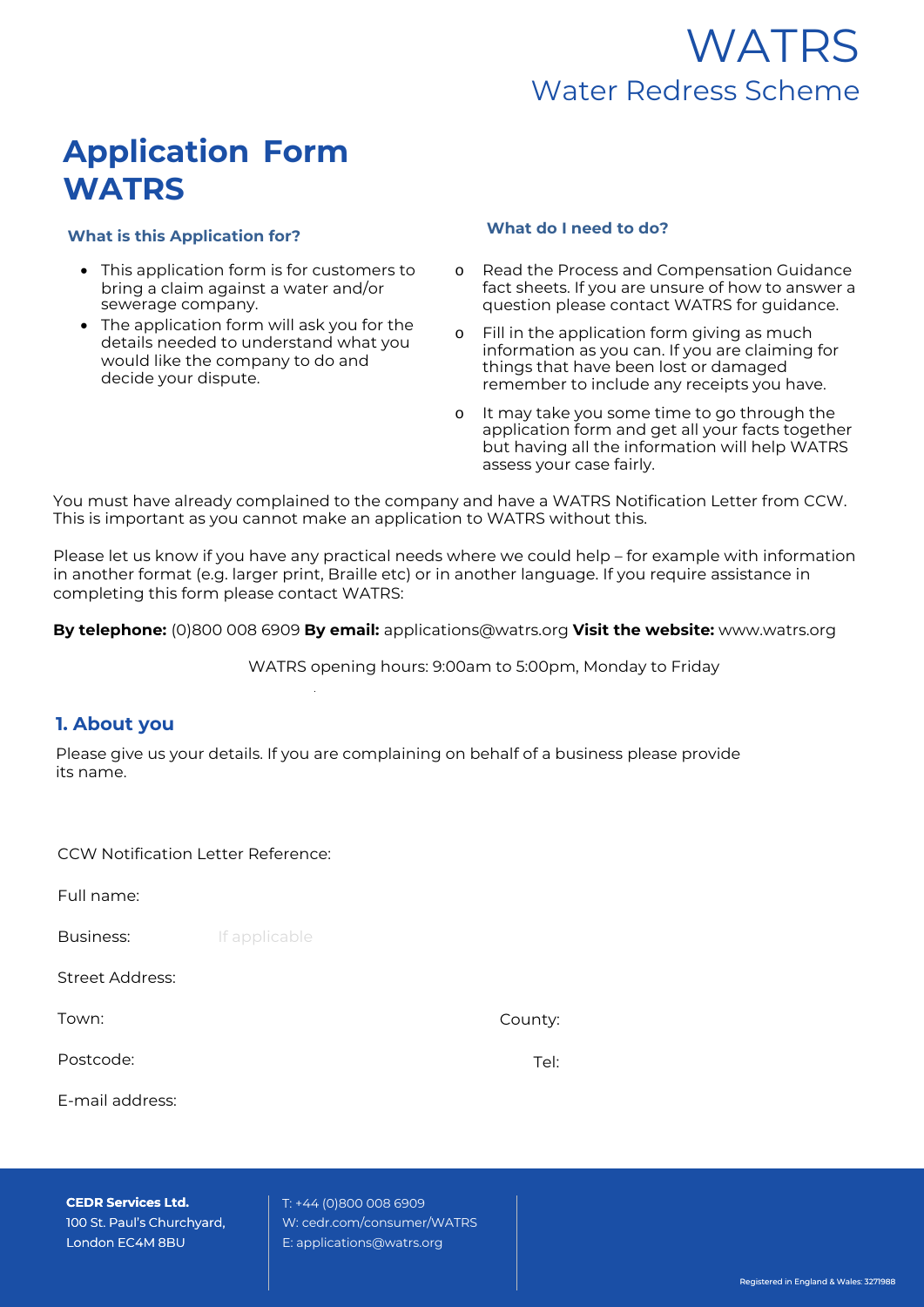# **2. Managing your complaint**

| If someone is complaining on your behalf please provide their details here and sign the declaration on this page. |  |  |
|-------------------------------------------------------------------------------------------------------------------|--|--|
|-------------------------------------------------------------------------------------------------------------------|--|--|

| County: |  |
|---------|--|
| Tel:    |  |
|         |  |
|         |  |

#### **To be signed by the customer**

I hereby give my authority for the above named person to represent me:

| Signature:  |  |
|-------------|--|
| Print name: |  |
| Date:       |  |

# **3. Company details**

Please provide the following details about the water or sewerage company involved in your dispute.

Company name:

**Account name:** The name under which the account is held

Your account number:

### **4. Raising your concerns**

What type of property does your complaint relate to?

Your home Commercial premises Other (please specify below)

Date you first complained to the company:

Complaint reference number (if known):

Date you first complained to CCW

Reference number (if known):

#### **CEDR Services Ltd.**

100 St. Paul's Churchyard, London EC4M 8BU

T: +44 (0)800 008 6909 W: cedr.com/consumer/WATRS E: applications@watrs.org Registered in England & Wales: 3271988 Select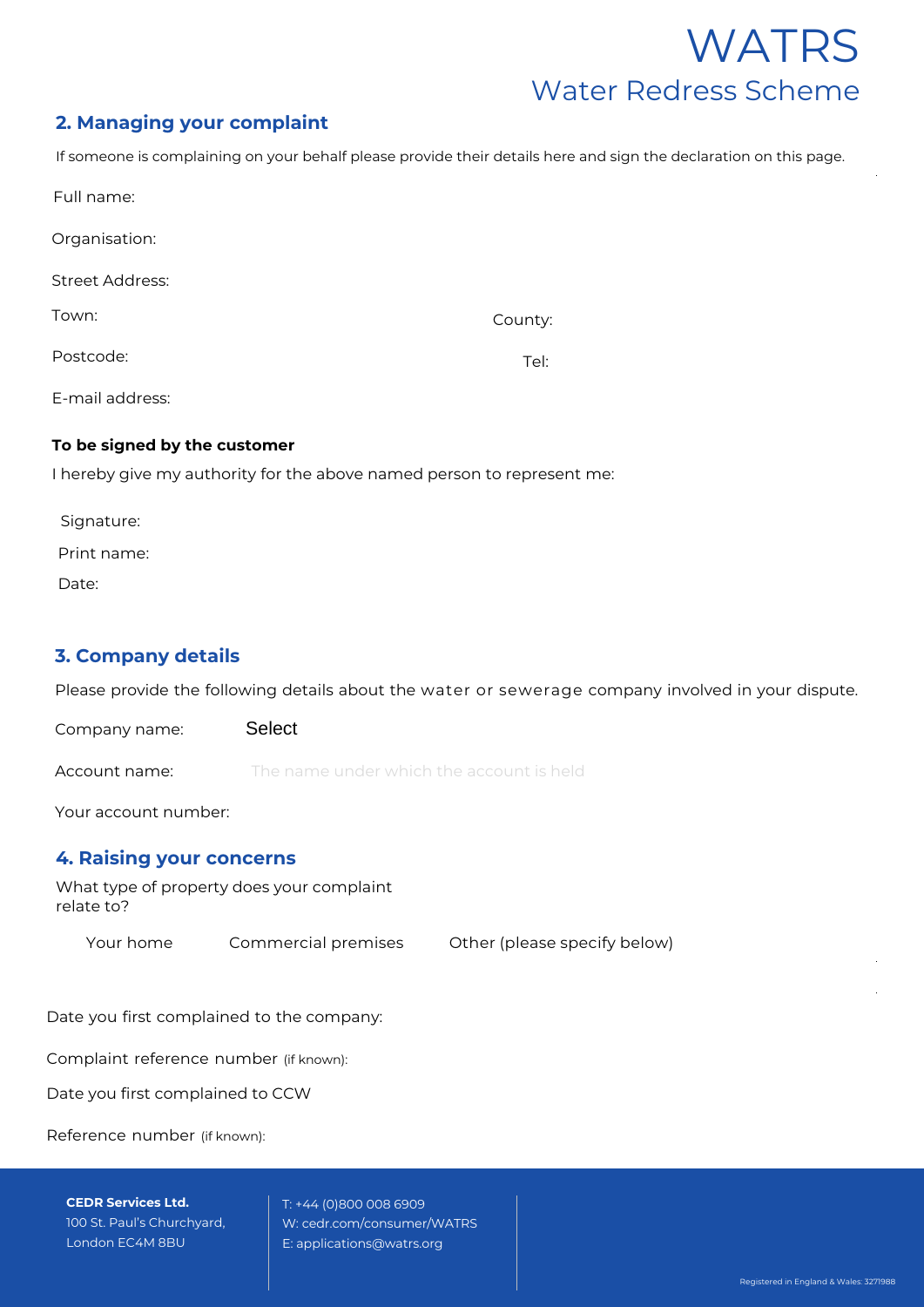# **5. Your complaint**

Please tell us what your complaint is about and why you are unhappy with the company. This information will be sent to the WATRS Adjudicator assigned to your case so it is important that you provide clear information about the issues you have experienced. Please use additional sheets and attach to back of your application if required.

#### **5.1 What service does it relate to?**

Please tell us which service, provide or not provided, that this dispute relates to.

| Bills, payments, collections and/or debt   | Water supply services          |
|--------------------------------------------|--------------------------------|
| recovery Development and / or new services | Wastewater / sewerage services |
| Metering                                   | Other (please specify below):  |
|                                            | specify below):                |

### **5.2 About your complaint**

Please tell us what your complaint is about by providing details of the problems that have led to the dispute with the company. You will be asked what you would like the company to do in another section so please limit your response in this section to explaining the nature of the problems that have occurred.

- the events leading to your complaint
- the relevant dates for the service issues
- any steps already taken to attempt to reach a resolution with the company

### **6. Evidence**

Please send us any documents that support your claim such as correspondence to and from the company, receipts for anything that has been damaged or that you have had to replace.

Please tick the boxes below and ensure your submit the evidence with your application form.

| Bills and / or statements                          | CCW documentation          |
|----------------------------------------------------|----------------------------|
| Correspondence to and from the                     | Letters to and from debt   |
| company Photographs                                | collectors Price schedules |
| Product guides                                     | Receipts                   |
| Recordings (audio)                                 | Service agreements         |
| Video evidence<br><b>WATRS Notification Letter</b> |                            |
| Other evidence (please specify)                    |                            |

# **CEDR Services Ltd.**

100 St. Paul's Churchyard, London EC4M 8BU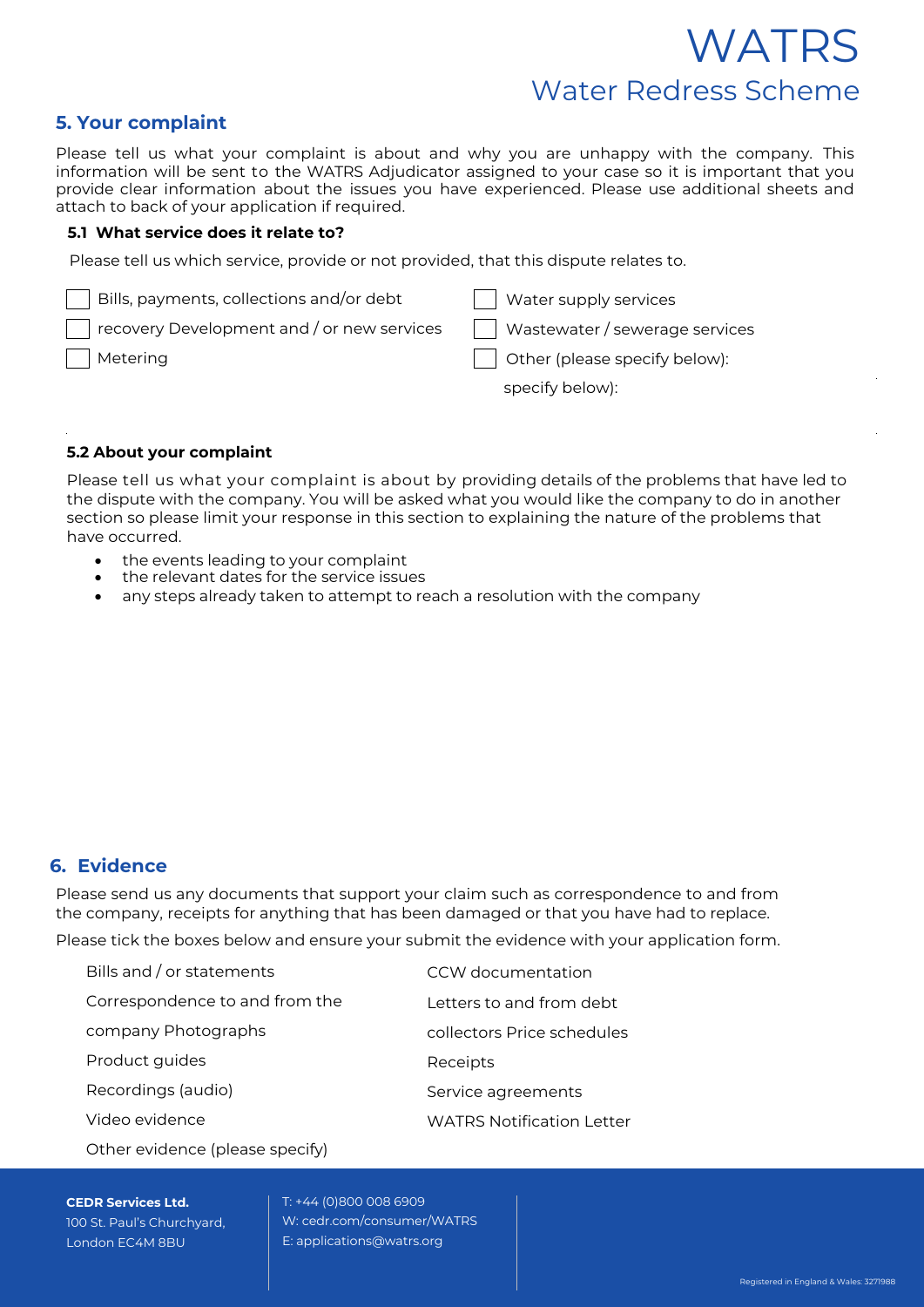### **7. What would you like the company to do?**

Please provide details of the services or other actions that you would like the adjudicator to direct the company to provide in their written decision. This is your only opportunity to give as much information as you wish about the issues.

Tell us below what you would like the adjudicator to tell the company to do and why– for example:

- Provide a service
- Give you an apology
- Do something about your bill
- Pay you compensation

Please remember that the adjudicator can only tell the company to do something if you have asked for it. You may leave the sections that do not apply to your complaint blank.

#### **7.1 Provide a service**

Now please tell us what service(s) you would like the company to provide.

#### **7.2 Give you an apology**

Now please provide the reasons for requesting an apology:

#### **7.3 Do something about your bill**

What would you like done about your bill?

#### **CEDR Services Ltd.**

100 St. Paul's Churchyard, London EC4M 8BU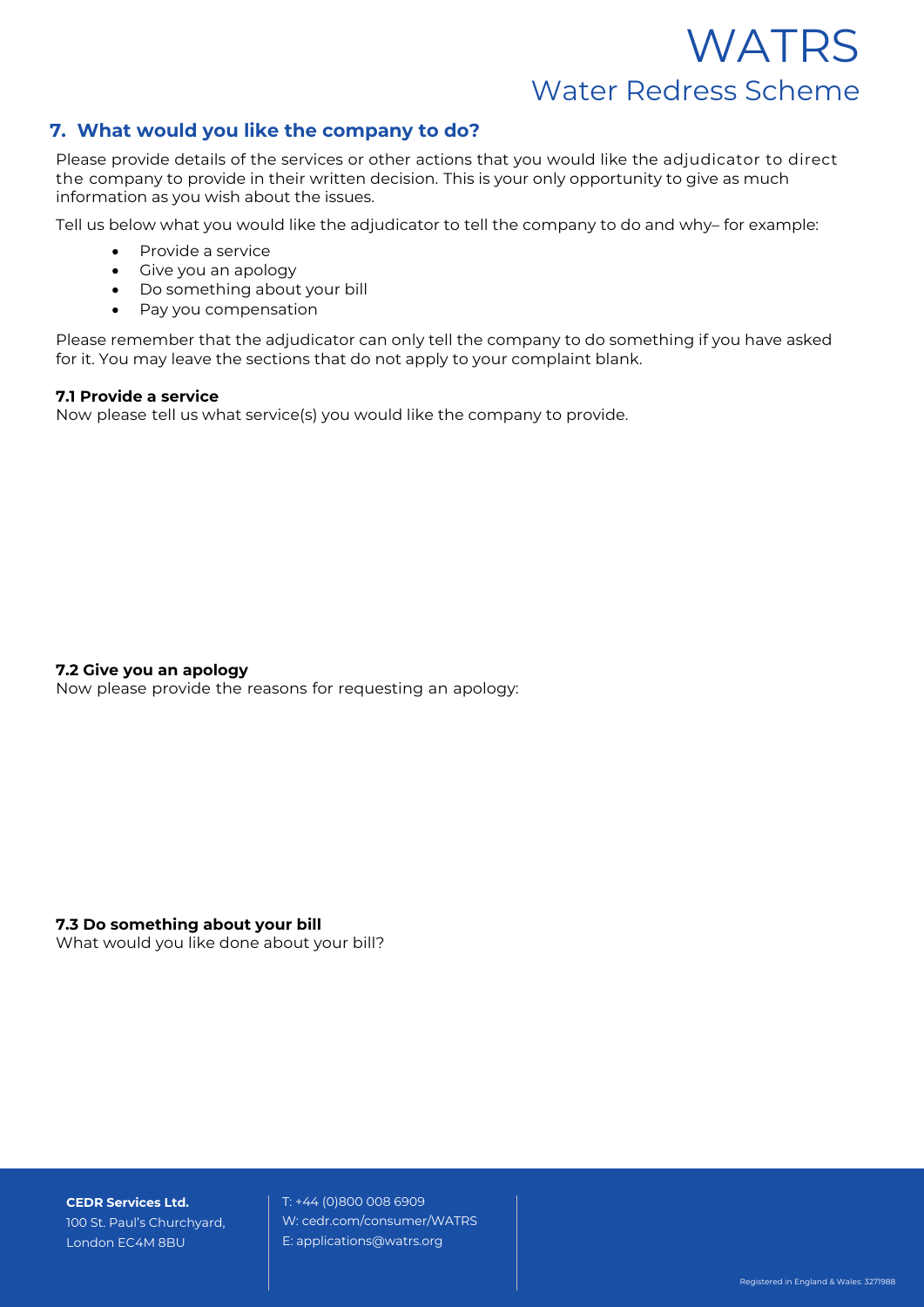# WATRS

Water Redress Scheme

#### **7.4. Pay you compensation**

Money claims for domestic properties are limited to £10,000 per claim and £25,000 per claim for commercial properties. You must fully explain and prove all money claims. Compensation for distress and inconvenience are limited to £2,500 which is inclusive of the above limits for domestic and commercial properties.

You must specify the total amount claimed in this section if you are asking the adjudicator to direct the company to pay you in compensation. If you have asked for compensation for damage to property or for other costs you have incurred you willhave need to produce evidence to support your claim and you will need to fill in the table below with asmuch detail and evidence as possible:

| Item | Receipt<br>proof of purchase / cost of item | <b>Amount</b><br>Claimed (f) |
|------|---------------------------------------------|------------------------------|
|      |                                             |                              |
|      |                                             |                              |
|      |                                             |                              |
|      |                                             |                              |
|      |                                             |                              |
|      |                                             |                              |
|      |                                             |                              |
|      |                                             |                              |
|      |                                             |                              |
|      |                                             |                              |
|      |                                             |                              |

*Money claims for domestic properties are limited to £10,000 per claim and £25,000 per claim for commercial properties. Claims made in excess of these amounts will only be assessed up to the maximum thresholds.*

#### Total Claimed:

Please tick this box if you would like to claim interest.

Please tick this box if you have made an insurance claim in relation to any of the matters raised dispute.

Please tick this box if you have received a final outcome regarding your insurance claim.

If you have ticked the box above, please advise when the insurance claim was made: